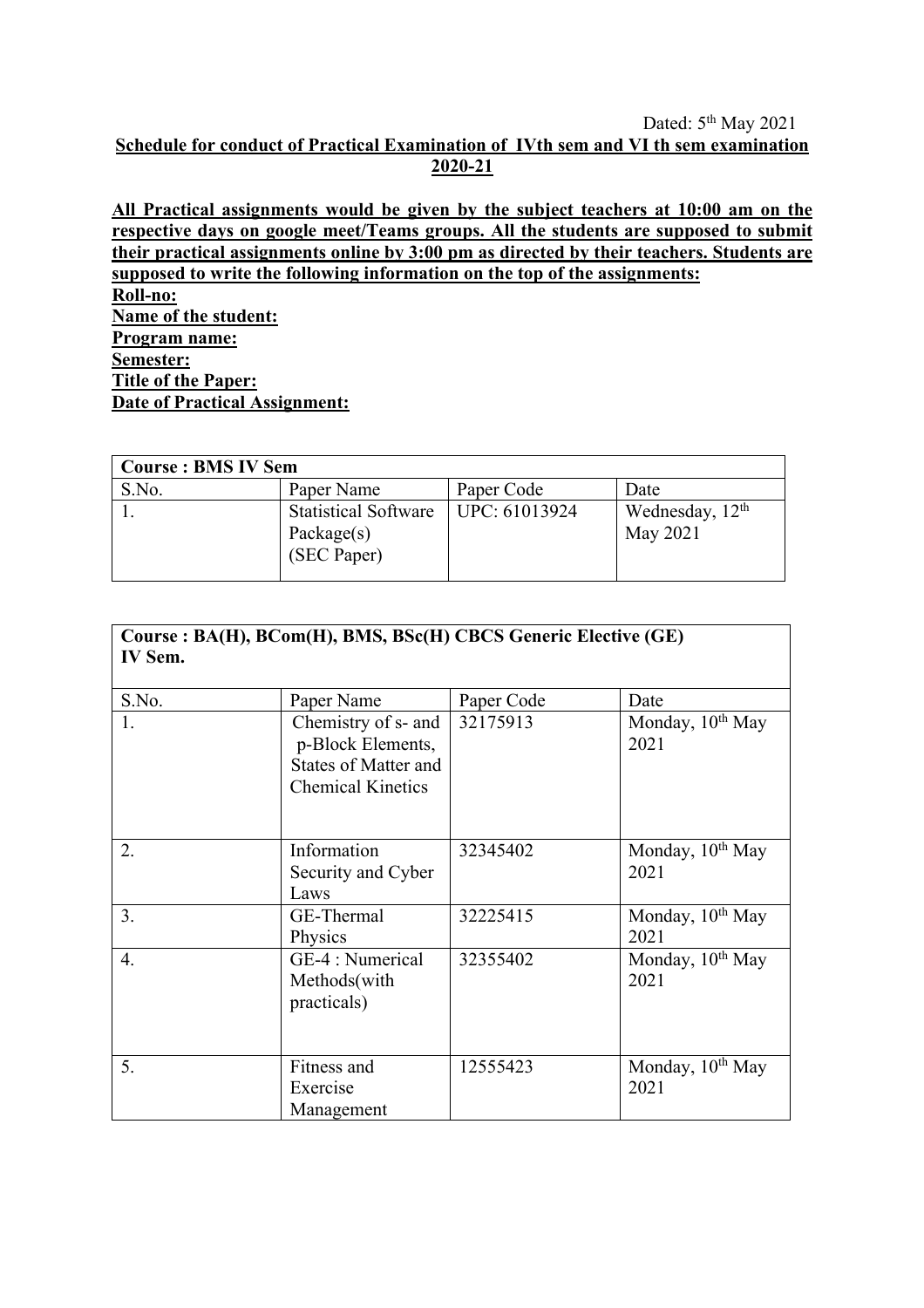| Course : B.COM(H) IV Sem Section: A/B/C |                 |            |                               |
|-----------------------------------------|-----------------|------------|-------------------------------|
| S.No.                                   | Paper Name      | Paper Code | Date                          |
|                                         | E-Filling (Ex-  | 22413407   | Monday, 10 <sup>th</sup> May  |
|                                         | student only)   |            | 2021                          |
|                                         | Computer        | 22411403   | Tuesday, 11 <sup>th</sup> May |
|                                         | Applications in |            | 2021                          |
|                                         | <b>Business</b> |            |                               |

| Course : Bsc.(H) Comp Sc. Sem IV (A/B) |                     |            |                                 |  |
|----------------------------------------|---------------------|------------|---------------------------------|--|
| S.No.                                  | Paper Name          | Paper Code | Date                            |  |
|                                        | Design and Analysis | 32341401   | Wednesday, 12 <sup>th</sup>     |  |
|                                        | of Algorithm        |            | May, 2021                       |  |
|                                        |                     |            |                                 |  |
| 2.                                     | Software            | 32341402   | Saturday, 15 <sup>th</sup> May, |  |
|                                        | Engineering         |            | 2021                            |  |
| 3.                                     | Database            | 32341403   | Monday, 17 <sup>th</sup> May,   |  |
|                                        | Management          |            | 2021                            |  |
|                                        | System              |            |                                 |  |
| 4.                                     | Android             | $SEC-2$    | Wednesday, 19th                 |  |
|                                        | Programming         |            | May, 2021                       |  |

| Course : Bsc(H) Comp Sc. Sem VI (A/B) |                                           |            |                                         |  |
|---------------------------------------|-------------------------------------------|------------|-----------------------------------------|--|
| S.No.                                 | Paper Name                                | Paper Code | Date                                    |  |
| 1.                                    | Artificial<br>Intelligence                | 32341601   | Monday, $10^{th}$ May,<br>2021          |  |
| 2.                                    | <b>Computer Graphics</b>                  | 32341602   | Wednesday, 12th<br>May, 2021            |  |
| 3.                                    | Machine<br>Learning(DSE 3A)               | 32347607   | Saturday, 15 <sup>th</sup> May,<br>2021 |  |
| 4.                                    | Introduction to Data<br>Sciences (DSE 3B) | 32347608   | Saturday, 15 <sup>th</sup> May,<br>2021 |  |
| 5.                                    | Data Mining(DSE<br>$\left( 4\right)$      | 32347611   | Monday, 17 <sup>th</sup> May,<br>2021   |  |

| <b>Course: BSC (Prog) Physical Science IVth sem</b> |                                        |            |                                         |  |
|-----------------------------------------------------|----------------------------------------|------------|-----------------------------------------|--|
| S.No.                                               | Paper Name                             | Paper Code | Date                                    |  |
|                                                     | Waves and Optics                       | 42224412   | Tuesday, 11 <sup>th</sup> May<br>2021   |  |
|                                                     | <b>Computer System</b><br>Architecture | 42344403   | Saturday, 15 <sup>th</sup> May,<br>2021 |  |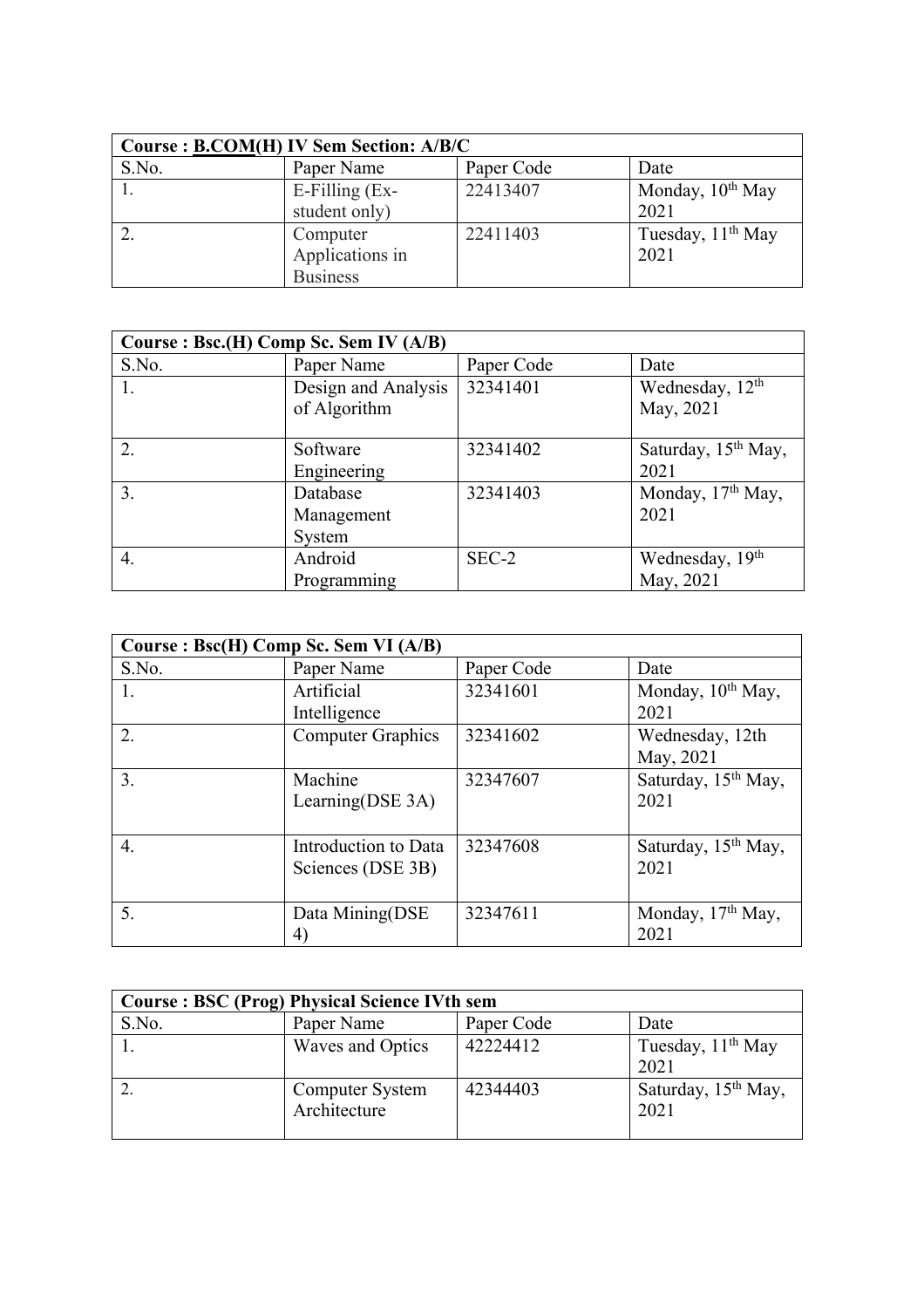|       | <b>Course: BSC (Prog) Mathematical Science IVth sem</b>         |            |                                         |  |  |
|-------|-----------------------------------------------------------------|------------|-----------------------------------------|--|--|
| S.No. | Paper Name                                                      | Paper Code | Date                                    |  |  |
| 1.    | $SEC-2:$<br>Mathematical<br><b>Typesetting System:</b><br>LaTeX | 42353405   | Tuesday, 11 <sup>th</sup> May,<br>2021  |  |  |
| 2.    | Network Models and<br>Scheduling<br>Techniques                  | 42364401   | Thursday, 13 <sup>th</sup> May,<br>2021 |  |  |
| 3.    | Computer System<br>Architecture                                 | 42344403   | Saturday, 15 <sup>th</sup> May,<br>2021 |  |  |

| <b>Course: BSC (Prog) Physical Science VIth sem</b> |                                                                  |            |                                         |
|-----------------------------------------------------|------------------------------------------------------------------|------------|-----------------------------------------|
| S.No.                                               | Paper Name                                                       | Paper Code | Date                                    |
|                                                     | <b>DSE-Solid State</b>                                           | 42227637   | Tuesday, 11 <sup>th</sup> May           |
|                                                     | Physics                                                          |            | 2021                                    |
| 2.                                                  | SEC-IV:<br>Transportation and<br><b>Network Flow</b><br>Problems | 42353604   | Thursday, 13 <sup>th</sup> May,<br>2021 |
| 3.                                                  | Internet<br>Technologies                                         | 42347903   | Saturday, 15 <sup>th</sup> May,<br>2021 |

| <b>Course: BSC (Prog) Mathematical Science VIth sem</b> |                                                                  |            |                                         |  |
|---------------------------------------------------------|------------------------------------------------------------------|------------|-----------------------------------------|--|
| S.No.                                                   | Paper Name                                                       | Paper Code | Date                                    |  |
| 1.                                                      | SEC-IV:<br>Transportation and<br><b>Network Flow</b><br>Problems | 42353604   | Tuesday, 11 <sup>th</sup> May<br>2021   |  |
| 2.                                                      | Integer<br>Programming and<br>Theory of Games                    | 42367903   | Thursday, $13th$ May,<br>2021           |  |
| 3.                                                      | Internet<br>Technologies                                         | 42347903   | Saturday, 15 <sup>th</sup> May,<br>2021 |  |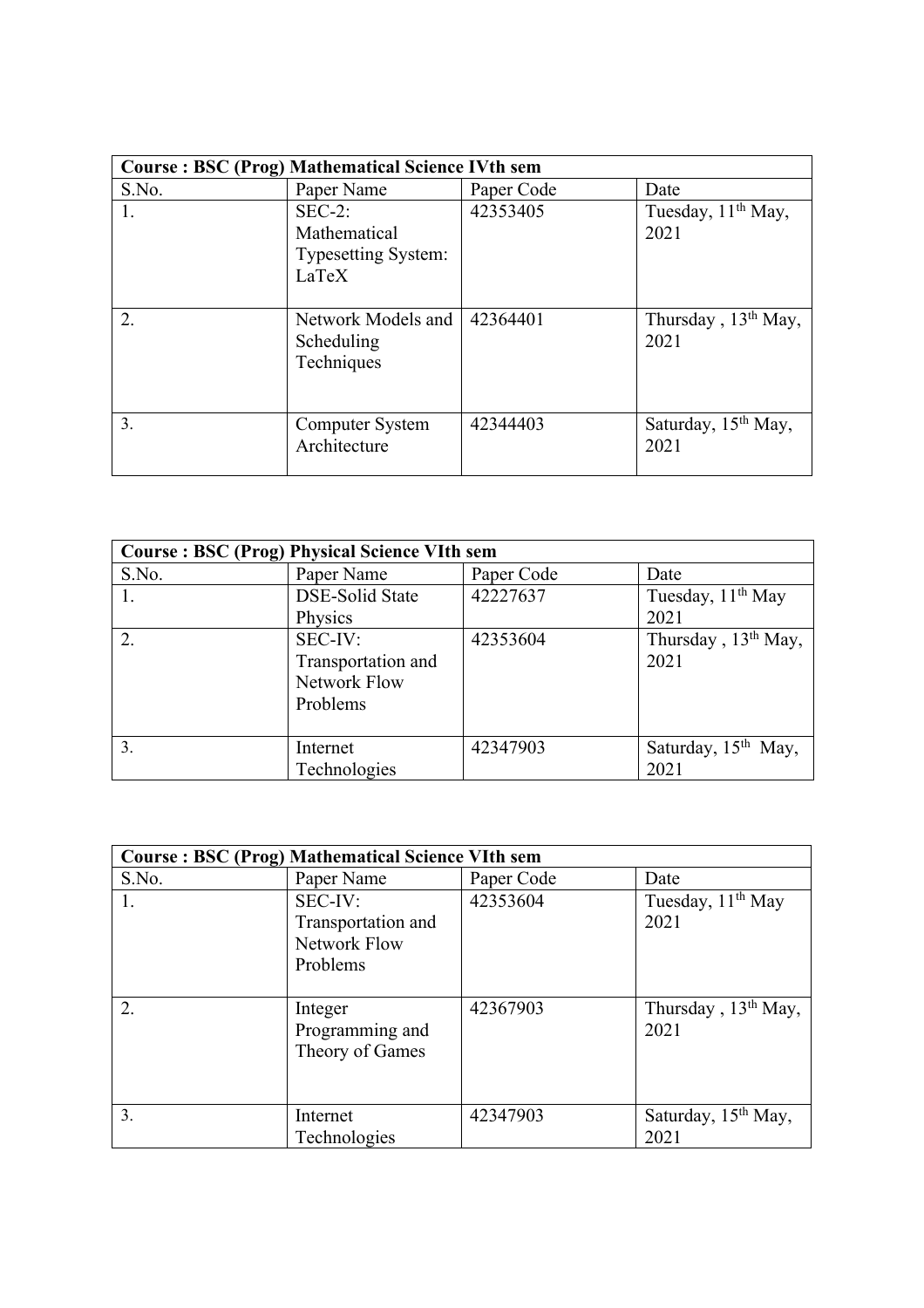| <b>Course: BSC(Hons) Electronics IVth sem</b> |                                                          |            |                                          |
|-----------------------------------------------|----------------------------------------------------------|------------|------------------------------------------|
| S.No.                                         | Paper Name                                               | Paper Code | Date                                     |
| 1.                                            | Operational<br>Amplifiers &<br>Applications<br>Practical | 32511407   | Wednesday, 12 <sup>th</sup><br>May, 2021 |
| 2.                                            | Signals & Systems<br>Practical                           | 32511409   | Saturday, 15 <sup>th</sup> May,<br>2021  |
| 3.                                            | <b>SEC</b> - Robotics<br>Practical                       | 32513903   | Monday, 17th May,<br>2021                |
| 4.                                            | Electronic<br>Instrumentation<br>Practical               | 32511411   | Wednesday, 19 <sup>th</sup><br>May, 2021 |

| <b>Course: BSC(Hons) Electronics VIth sem</b> |                                                     |            |                                          |
|-----------------------------------------------|-----------------------------------------------------|------------|------------------------------------------|
| S.No.                                         | Paper Name                                          | Paper Code | Date                                     |
| 1.                                            | <b>Embedded Systems</b><br>Practical                | 32517916   | Monday, 10 <sup>th</sup> May<br>2021     |
| 2.                                            | Communication<br><b>Electronics Practical</b>       | 32511608   | Wednesday, 12 <sup>th</sup><br>May, 2021 |
| 3.                                            | Modern<br>Communication<br><b>Systems Practical</b> | 32517913   | Saturday, 15 <sup>th</sup> May,<br>2021  |
| 4.                                            | <b>Photonics Practical</b>                          | 32511603   | Monday, 17 <sup>th</sup> May,<br>2021    |

| <b>Course: Bsc(Hons) Physics IVth sem</b> |                                      |            |                                         |  |
|-------------------------------------------|--------------------------------------|------------|-----------------------------------------|--|
| S.No.                                     | Paper Name                           | Paper Code | Date                                    |  |
|                                           | Analog Systems and<br>Applications   | 32221403   | Wednesday, 12th<br>May, 2021            |  |
| 2.                                        | Mathematical<br>Physics III          | 32221401   | Saturday, 15 <sup>th</sup> May,<br>2021 |  |
| 3.                                        | <b>Elements of Modern</b><br>Physics | 32221402   | Monday, 17 <sup>th</sup> May,<br>2021   |  |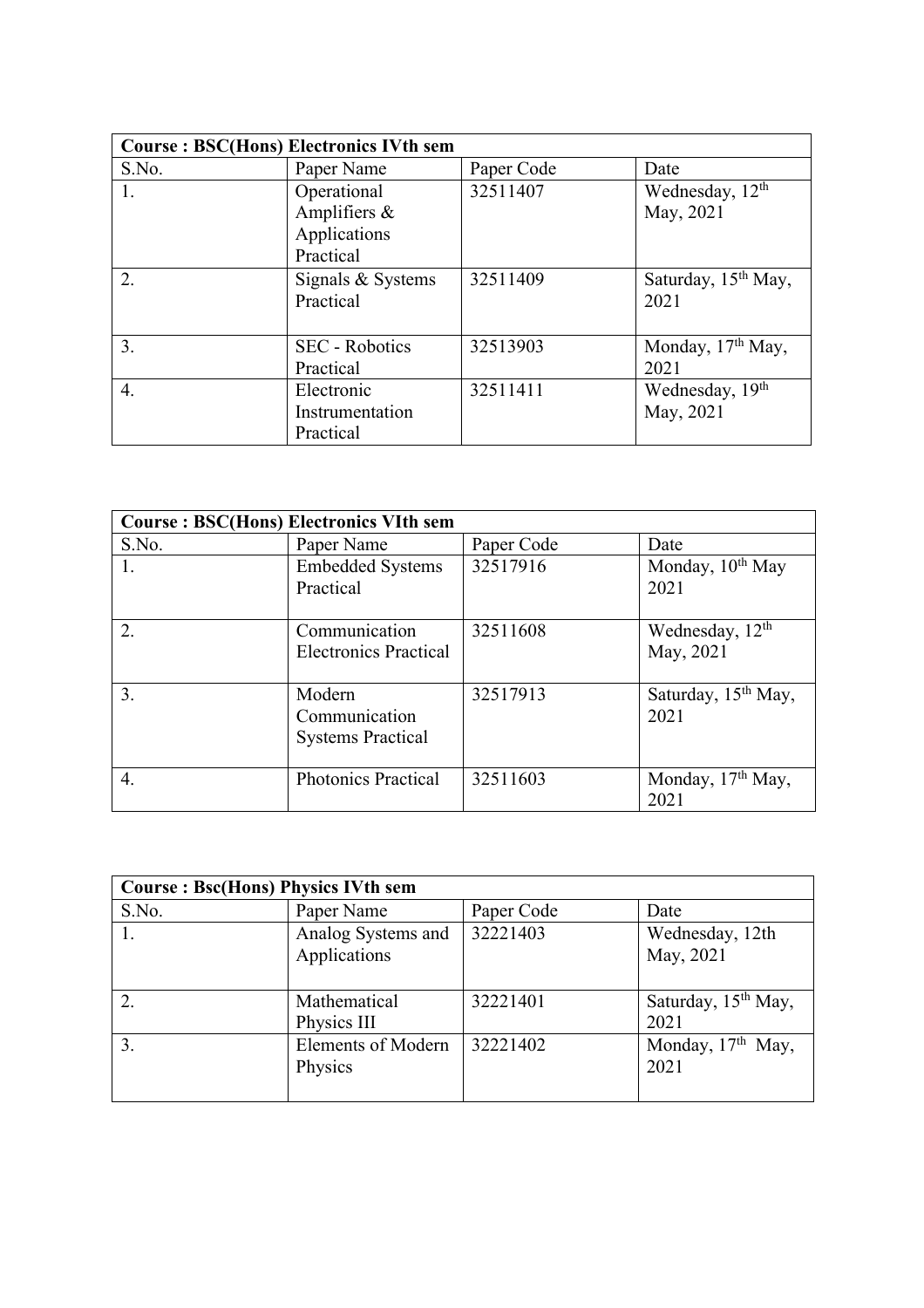| <b>Course: Bsc(Hons) Physics VIth sem</b> |                 |            |                                 |
|-------------------------------------------|-----------------|------------|---------------------------------|
| S.No.                                     | Paper Name      | Paper Code | Date                            |
|                                           | DSE-            | 32227613   | Monday, $10^{th}$ May,          |
|                                           | Communication   |            | 2021                            |
|                                           | <b>Systems</b>  |            |                                 |
|                                           | Statistical     | 32221602   | Wednesday, 12 <sup>th</sup>     |
|                                           | Mechanics       |            | May, 2021                       |
|                                           | Electromagnetic | 32221601   | Saturday, 15 <sup>th</sup> May, |
|                                           | Theory          |            | 2021                            |

| <b>Course: Bsc(Hons) Maths IVth sem</b> |                                                                     |            |                                         |
|-----------------------------------------|---------------------------------------------------------------------|------------|-----------------------------------------|
| S.No.                                   | Paper Name                                                          | Paper Code | Date                                    |
| 1.                                      | C8: Partial<br>Differential<br>Equations (including)<br>practicals) | 32351401   | Tuesday, 11 <sup>th</sup> May<br>2021   |
| 2.                                      | SEC-II: Computer<br>Algebra Systems<br>and Related<br>Softwares     | 32353401   | Thursday, 13 <sup>th</sup> May,<br>2021 |

| <b>Course: Bsc(Hons) Maths VIth sem</b> |                                                |            |                               |
|-----------------------------------------|------------------------------------------------|------------|-------------------------------|
| S.No.                                   | Paper Name                                     | Paper Code | Date                          |
|                                         | Complex Analysis<br>(Including)<br>Practicals) | 32351601   | Thursday, $13th$<br>May, 2021 |

| <b>Course: B.A(Hons) Psychology IVth sem</b> |                                     |            |                                         |
|----------------------------------------------|-------------------------------------|------------|-----------------------------------------|
| S.No.                                        | Paper Name                          | Paper Code | Date                                    |
|                                              | <b>Applied Social</b><br>Psychology | 12111405   | Thursday, 13 <sup>th</sup> May,<br>2021 |